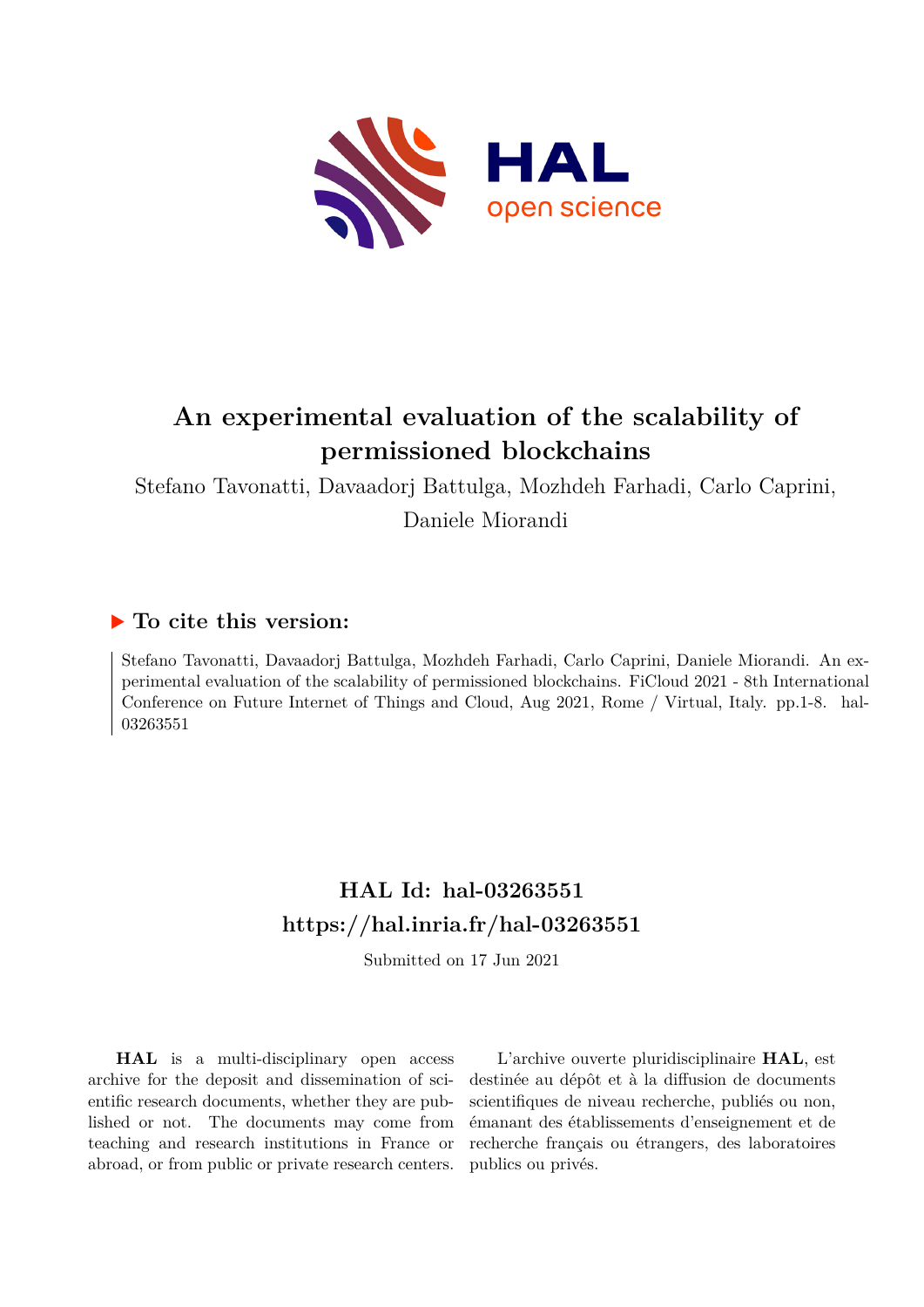# An experimental evaluation of the scalability of permissioned blockchains

Stefano Tavonatti<sup>∗</sup> , Davaadorj Battulga∗†, Mozhdeh Farhadi∗†, Carlo Caprini<sup>∗</sup> , Daniele Miorandi<sup>∗</sup>

<sup>∗</sup>*U-Hopper*

v. da Sanseverino 95 38122 - Trento, Italy name.surname@u-hopper.com †*Univ Rennes, Inria, CNRS, IRISA*

*Abstract*—Permissioned blockchains are decentralized digital systems, which are used to record transactions and which maintain multiple, synchronized copies of the whole list of transactions (i.e., the ledger) on geographically dispersed nodes. Cryptographic operations are used to 'chain' transactions in the ledger, making the system tamper-resistant. In permissioned blockchains, access to the system (in particular in terms of the ability to append new transactions to the ledger) is limited to a specific set of well-identified nodes: this feature puts them apart from the blockchain systems ('permissionless') commonly use to power cryptocurrencies. The ability to control who can operate on the blockchain makes such systems a good choice for implementing use cases like supply chain management, business ecosystems or notarization. Driven by the interest in launching a new digital product for the education market (related to the management of education certificates), we faced some issues related to the scalability of permissioned blockchains. Given the lack of a consistent and comprehensive literature on the subject, we run an extensive experimental testing campaign on a large-scale distributed computing infrastructure (Grid'5000), measuring the performance of a popular permissioned blockchain framework (Hyperledger Fabric) under varying conditions. In this paper, we share the results obtained, which shed light on both scalability bottlenecks and possible approaches for overcoming such limitations in real-world business contexts.

*Index Terms*—blockchain; measurements; performance; Hyperledger

# I. INTRODUCTION

Distributed Ledger Technologies (DLTs for short) are a class of digital storage technologies, characterised by two main features:

- Records are organised into a ledger, i.e., an append-only data structure whereby new data (called 'transactions' in the DLT lingo) are added to the tail of the list including all previous ones. Data is generally not removed from the ledger, but can only be added.
- The system maintains a number of replicas of the ledger, each replica being hosted by a different machine ('peer' or 'node'). Replicas are synchronised through a distributed consensus protocol, which ensures that replicas are eventually consistent (i.e., even if they run out of sync, they will nonetheless re-align after a reasonable time).

DLTs typically use a set of cryptographic primitives to provide tamper-resistance, i.e., to ensure that data written on the ledger cannot be manipulated by malicious nodes or external attackers. DLTs can be classified into two broad categories, depending on who has the right to create/validate new transactions to be added to the ledger. In *permissionless* DLTs, any node can join the network and create/validate new transactions to be added. These systems are radically open, with no controls on the system membership. Of course, being radically open, they require a 'strong' consensus protocol, in the form of a mechanism for ensuring that operations of the system are correct and do not go south in the presence of misbehaving or malicious nodes. Cryptocurrencies such as, e.g., Bitcoin or Ethereum, are powered by permissionless DLTs. In *permissioned* DLTs, as the name suggests, operations such as the addition of new records to the ledger and their validation can be carried out only by nodes that have been previously authorized to do so. These systems cater for use cases in which different actors (represented by different nodes) have partial trust in the other participants. In the case of permissioned DLTs, much lighter forms of consensus protocol may be employed, as there is an a priori selection applied to who can take part in the system operations. Typical applications include supply chain management, business ecosystems and notarization.

Among the broad family of DLTs, a special spot is taken by *blockchains*. Blockchains are a form of DLTs, in which (i) data is organised in blocks, representing a batch of transactions (ii) a new block is cryptographically linked to the previous one in the ledger, thereby 'chaining' the various blocks together. The resulting chain provides robustness against tampering, in that it makes hard to "change the past". Blockchains can be permissionless (such as, e.g., those powering Bitcoin or Ethereum) or permissioned (such as, e.g., that at the core of Hyperledger Fabric<sup>1</sup>).

One use case we are interested in, concerns the management of education certificates and credentials. We do strongly believe indeed that a decentralised system for storing digital versions of education certificates could provide a number of benefits to all the relevant stakeholders. For institutions providing certificates, it would cut the red tape and reduce the costs related to managing the certificates lifecycle. For recipients of certificates, it would put them back into full

<sup>1</sup><https://www.hyperledger.org/use/fabric>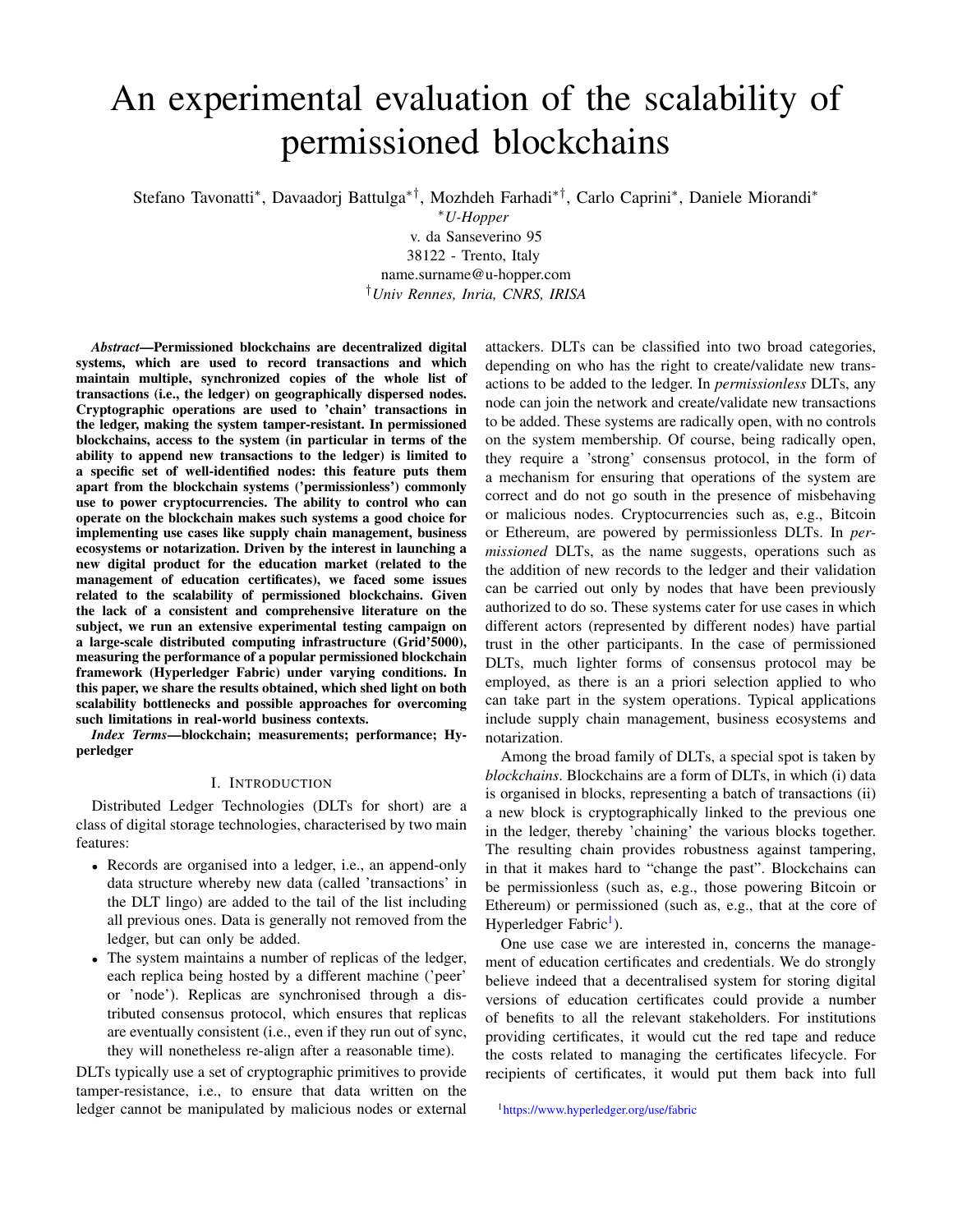control of their certificates (at the moment it is the issuing institution that is in control, think, e.g., on how complicated it is to get a copy of your study certificate  $2$ . Third, it would allow prospective employers to be able to check in an automated and zero-cost fashion the veracity, or even existence, of an education certificate claimed by an applicant.

Our solution envisages the usage of a permissioned blockchain as the digital infrastructure for storing certificates. This would allow to maintain a control on who (education providers) can add/validate certificates, while putting certificate holders back in control and allowing for an easy verification of the veracity/existence of a given certificate. In the development process, however, we bumped into some issues related to the scalability of permissioned blockchains. An analysis of the state-of-the-art revealed that these issues were only partially covered by existing research literature and technology practise. We therefore designed a set of comprehensive tests for assessing the performance of a permissioned blockchain (in our case: Hyperledger Fabric) along a set of relevant scalability dimensions. We then executed said tests on a research infrastructure, namely Grid'5000<sup>3</sup>, a large scale testbed specifically designed to evaluate distributed computing solutions at scale. The results highlighted a number of bottlenecks, and provided insights into potential remedies able to alleviate such scalability problems.

In this paper we describe the experiments devised, how they were executed on Grid'5000, and present the obtained results. The main contribution of our work lie in a comprehensive analysis of the scalability of permissioned blockchains. By adopting a rigorous experimentally-driven testing methodology, we were able to identify a number of scalability issues to be considered by practitioners and by developers of blockchainbased services. Our analysis led to the identification of a restricted number of key parameters and design choices, which can have a major impact on the system performance. To further allow other groups to build upon our results, we released the complete set of raw experimental data collected under an open data license [1]

The remainder of this paper is organised as follows. In Sec.  $\mathbf{I}$  we revise the state of the art in terms of scalability analysis of permissioned blockchains. In Sec. III we introduce the model underpinning our system. In Sec. IV we describe the methodology used in our study; we first present the set of experiments we designed, and then describe the research infrastructure used for assessing the system scalability performance. Sec. V describes some implementation aspects related to both the system and the execution of tests. Experimental results are presented and discussed in Sec. VI. Sec. VII concludes the paper pointing out directions for improving the scalability performance.

<sup>2</sup>This, e.g., is the procedure to be followed by students from University of Padova, in Italy, to get a copy of their certificate - please note the usage of fax: <https://www.unipd.it/en/certificates>

<sup>3</sup><https://www.grid5000.fr/w/Grid5000:Home>

# II. RELATED WORK

The scalability of permissioned blockchain networks has been mostly studied as one aspect of the wider topic of blockchain performance.

In [2], the authors refer to the scalability as the number of peers that the blockchain network can handle and stay operational. They performed experiments on Hyperledger Fabric, v.1.4, and showed that the scalability of a blockchain network depends on the hardware configuration, blockchain network design and the complexity of the smart contract's operations.

The authors in [3] define the scalability as the number of peers in the network. They investigate the effect of the network connections bandwidth, geographic distance between the nodes, the communication protocol and the impact of hardware characteristics of the peers (i.e., CPU, RAM) on the scalability of Hyperledger Fabric v.1.1. The authors show that in certain deployment configurations, Fabric can scale to 100 peers and can achieve a throughput of 3,500 transactions per second with sub-second latency.

In [4], the scalability of two different versions of Hyperledger Fabric (v.0.6 and v.1.0) is compared. The authors measure the scalability of the two said platforms by varying the number of nodes (up to 20), while measuring the smart contract execution time, throughput, and latency and conclude that v.1.0 outperforms its predecessor version rather significantly.

Hyperledger provides Caliper<sup>4</sup>, a benchmarking tool for evaluating the blockchain implementation's performance. The tool has been used in said articles  $([2], [4])$  to measure various performance parameters. This tool works with a handful of blockchain solutions such as Ethereum<sup>5</sup>, Hyperledger Fabric and FISCO BCOS<sup>6</sup>. Caliper allows to define multiple clients who can inject workloads to the blockchain network. One can configure the test environment through the configuration files of Caliper and measure the parameters of interest. For instance, transaction numbers, transaction rates and type, network settings (i.e. number of peers, channels) are the parameters that one can configure and measure their effect on the performance (scalability, throughput and latency) of the blockchain network.

In [5], the authors introduce BLOCKBENCH, a tool for measuring performance of permissioned blockchains. By observing the effect of increasing the number of nodes and the number of custom workloads on throughput and latency, the authors measured scalability of the resulting system.

Although there are papers studying the scalability of the permissioned networks, they do not measure the consumption of other relevant resources, such as CPU and memory, while increasing the number of peers in the network and/or the rate at which transactions to be added to the ledger are generated. In this paper, we scrutinize the scalability of a blockchain network considering (1) the size of the ledger at the moment

<sup>4</sup><https://www.hyperledger.org/use/caliper>

<sup>5</sup><https://ethereum.org/en/>

<sup>6</sup><http://fisco-bcos.org/>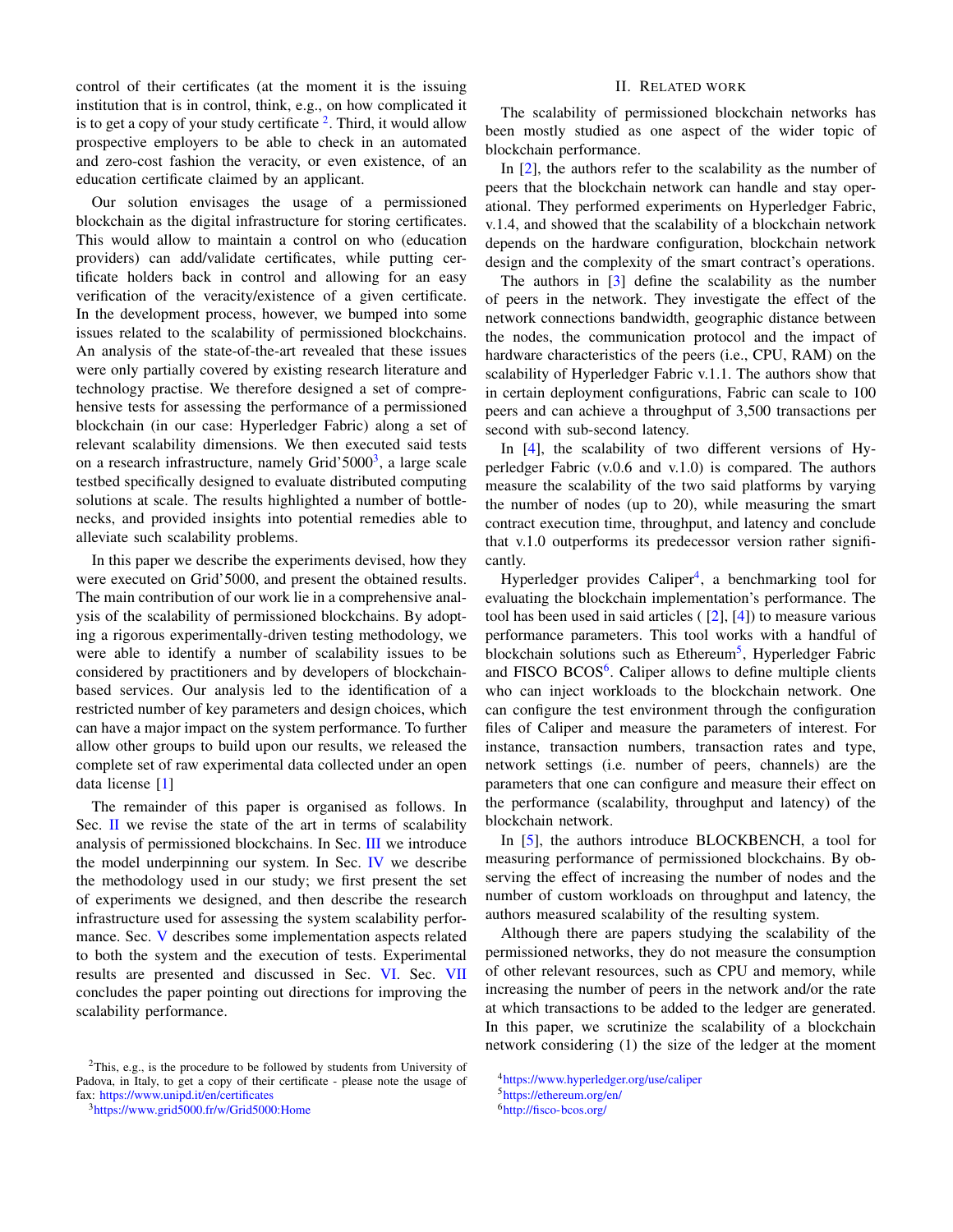an operation request is performed, (2) the request rate of the operations, and, (3) the number of nodes, following their resource usage.

# III. SYSTEM MODEL

Our solution builds upon a two-tier infrastructure. The upper tier exposes a web service, through a set of purposeful REST APIs, allowing clients to:

- Create a new certificate;
- Revoke an existing certificate;
- Verify the existence and veracity of a certificate;
- List the certificates owned by a given user.

To do so, the following resources are exposed by the web service:

- institution: a recognised institution who can issue certificates;
- student: an individual who is entitled to receiving certificates;
- certificate: an education certificate.

Certificates are modelled according to the open IMS standard OpenBadges<sup>7</sup>. The web service requires API calls to be authenticated by means of tokens, to ensure only authorized users (logged in through a proper client) can issue requests. The web service is generally deployed over multiple machines, with a load balancer which forwards incoming requests to the different instances. The requests are generally served in an asynchronous way, i.e., the client requests a computation (by, e.g., making a POST request to a service endpoint), receives back an ID and then polls the web server (by making GET requests) to fetch the result of the computation requested.

Requests arriving to the web service are validated and then transformed into invocations of chaincode in the lower tier of the system, which is constituted by a network of peers running a permissioned blockchain, in our case Hyperledger Fabric version 1.4.8. Fabric supports a pluggable consensus mechanisms (i.e., the consensus protocol to be used can be defined at configuration time and load dynamically into the nodes); in our system, we use the standard Raft [6] crashfault tolerant consensus protocol, which is loosely based on a leader-follower model.

The smart contracts (chaincode), in our case written in Go, include a set of three assets, mapping one-on-one to the resources exposed by the web service in the upper tier (institution, student, certificate). A set of functions are defined, which correspond to the set of operations allowed on a valid asset. The chaincode includes a set of checks to validate the requests before executing them (e.g., to be revoked, a certificate should exist on the blockchain and not have been revoked before etc.). The results of the chaincode invocation are passed back to the web service, which uses them to cast responses to the web service invocations.

The overall resulting architecture is reported in Fig. 1.



Fig. 1: The high-level system architecture.

# IV. METHODOLOGY

# *A. Experiment design*

Our system supports four core operations:

- 1) Registration of a new certificate;
- 2) Revocation of a given certificate;
- 3) Verification of a certificate;
- 4) Listing the certificates owned by a given user.

Out of these four operations:

- Only the first two are impacted by the size of the network (in terms of number of nodes), as ledgers need to be synchronized running a consensus protocol. These are not impacted by the size of the ledger, whereby said length is formally defined as the number of transactions recorded on the ledger.
- Only the last two are impacted by the size of the ledger (in terms of number of records/transactions already recorded in the ledger). These are not impacted by the size of the network (as they can be executed on a single node - just considering the local replica of the ledger).

In terms of relevant key performance indicators (KPIs), we will measure and benchmark:

- *Latency*: the time needed to complete a relevant core operation, from the moment the operation is requested to the web server, until it is completely served;
- *Resources usage*: per node and aggregated, including computing power (CPU), memory (RAM), disk space used, network (traffic in/out).

At the same time, we have three basic *scalability dimensions* along which we can measure the performance of the system:

- the number of nodes in the blockchain network;
- the request rate for a given operation;
- the size of the ledger at the moment an operation request is performed.

<sup>7</sup><https://openbadges.org/>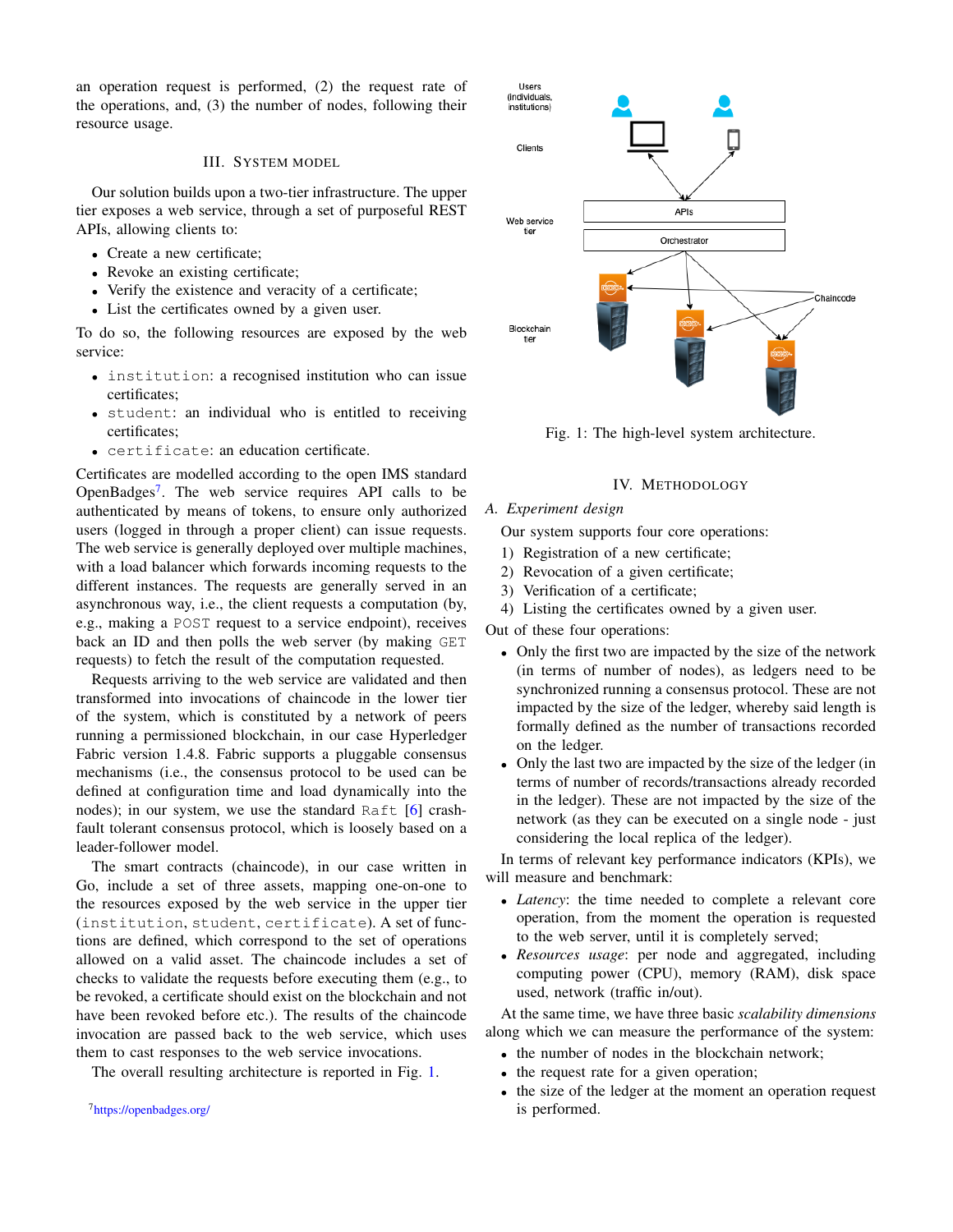With respect to the first scalability dimension (size of the blockchain network), we do highlight the fact that, when new nodes get added to the system, the performance is expected to decrease (as new nodes add resiliency, integrity and availability, but requires replication of data and time to run the consensus protocol).

We can combine said scalability dimensions with the list of core operations outlined above to identify the relevant combinations, which will be subject to experimental performance assessment. The result is a set of eight tests, highlighted in light blue in Fig. 2.

We do remark that some combinations of scalability dimension vs. core operation are not considered relevant, and will therefore not be experimentally tested. To explain why, let us consider the left-bottom case (Initial ledger size and certificate registration). In the case of the certificate registration, a new transaction needs to be appended to the ledger. This involves a set of low-level operations, which we can - with some simplification - reduce to (i) create a new block (ii) cryptographically chain such block to the ledger (iii) push the update through the blockchain to ensure a coherent state. None of such low-level operation depends on the initial ledger size, which is therefore expected to have no (or: minimal) impact on relevant performance metrics.



Fig. 2: Graphical representation of the relevant tests in terms of scalability dimensions vs. framework operations. The cells highlighted in light blue represent meaningful experiments.

We can therefore define the following set of tests to be performed:

- Test-1 Operation involved: certificate registration. Number of nodes: 2, 10, 20, 50. Operation request rate: 100. Initial ledger size: 100.
- Test-2 Operation involved: certificate registration. Number of nodes: 10. Operation request rate: 1, 10, 100, 1000. Initial ledger size: 100
- Test-3 Operation involved: certificate revocation. Number of nodes: 2, 10, 20, 50. Operation request rate: 100. Initial ledger size: 10,000.
- Test-4 Operation involved: certificate revocation. Number of nodes: 10. Operation request rate: 1, 10, 100, 1,000. Initial ledger size: 10,000.
- Test-5 Operation involved: certificate verification. Number of nodes: 2. Operation request rate: 1, 10, 100, 1,000. Initial ledger size: 100.
- Test-6 Operation involved: certificate verification. Number of nodes: 2. Operation request rate: 100. Initial ledger size: 100, 1000, 10,000.
- Test-7 Operation involved: listing certificates for a user. Number of nodes: 2. Operation request rate: 1, 10, 100, 1000. Initial ledger size: 100.
- Test-8 Operation involved: listing certificates for a user. Number of nodes: 2. Operation request rate: 100. Initial ledger size: 100, 1000, 10000.

## *B. Research infrastructure*

To test our solution, we would need an experimental facility where to run controlled experiments (i.e., replicable and with no influence from external factors like, e.g., cross-traffic) in a systematic matter. The facility should cater for a sufficient large number of nodes (to test scalability along such dimension). Simply put, we would need a *cloud in vitro* [7].

Among the various options available, we discarded commercial cloud options, as they would not provide us with the required level of control (in terms, e.g., of replicability of experiments and full control on deployments). Creating our own experimental infrastructure was out of question, for both cost issues as well as time it would take to set that up.

We finally identified a set of options among those offered by the EC-funded Fed4FIRE+ initiative<sup>8</sup>. Among the experimental facilities federated, we opted for Grid'5000<sup>9</sup>.

Grid'5000 is a large-scale, flexible testbed for experimentdriven research in all areas of computer science, with a focus on parallel and distributed computing including Cloud, HPC and Big Data and AI [8].

Grid'5000 is a large scale, geographically distributed computing platform with over 15,000 computing cores grouped over 8 computing sites in France and Luxembourg. It provides access to a large amount of resources, with a total of 800 compute nodes equipped with the latest technologies and high-speed internet connection. Its architecture is fully customizable, which allows experimenters and researchers to deploy and test from bare-metal deployment features to the higher-level software stack. Grid'5000 has also integrated advanced features like monitoring and measurement features for traces collection of networking and power consumption, which provides a deep understanding of experiments for its users.

All the experiments reported in this paper were conducted on Grid'5000's Rennes Paravance cluster: 72 nodes (2 Intel Xeon E5-2630 v3, 8 cores/CPU, 128GB RAM, 2 x 600GB HDD, 2 x 10Gbps Ethernet)

<sup>8</sup><https://www.ngi.eu/ngi-projects/fed4fire/> <sup>9</sup><https://www.grid5000.fr/w/Grid5000:Home>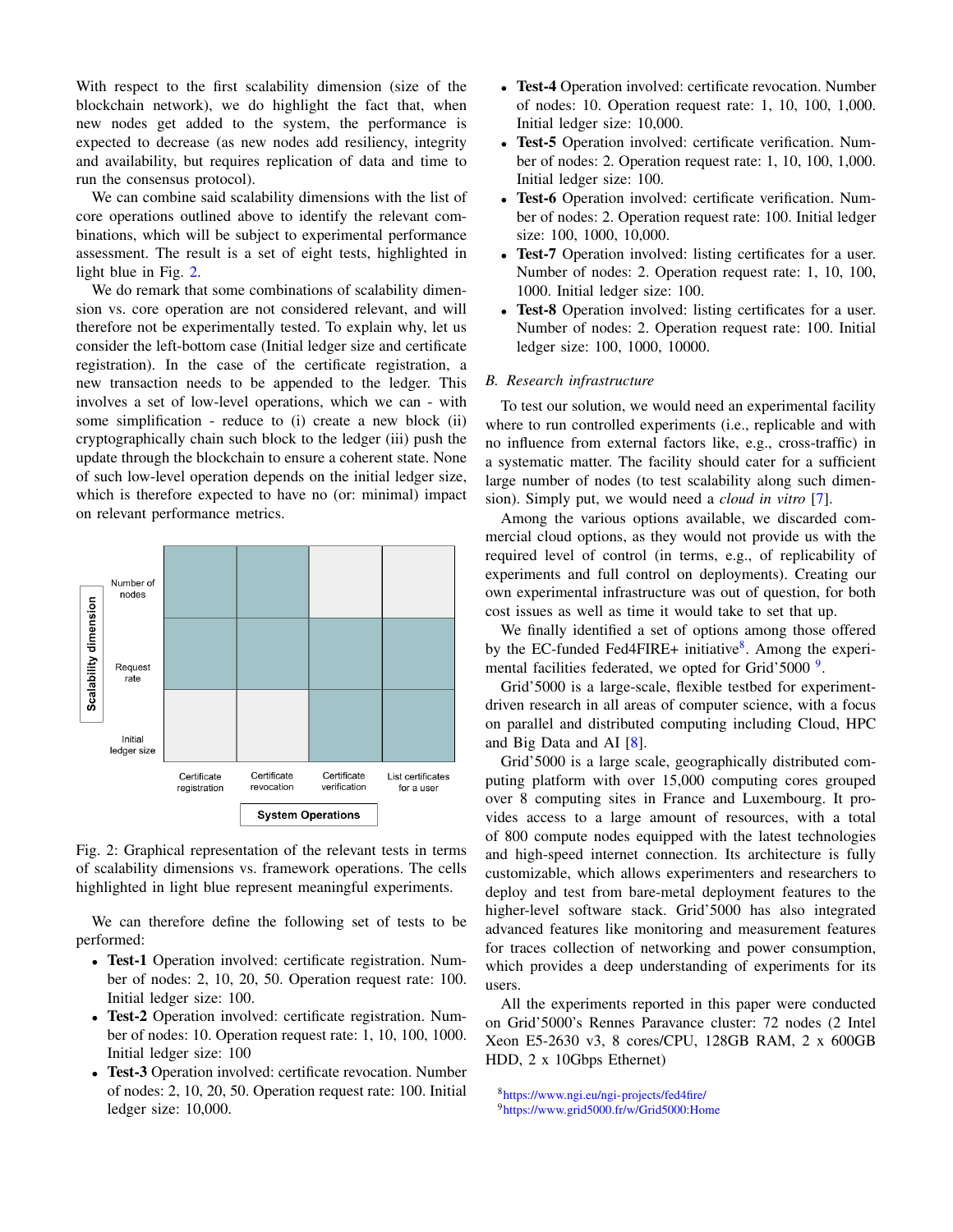Grid'5000 provides a set of tools and APIs for *programming and executing* experiments. Out of the available tools, we worked with the following ones. Python-grid $5000^{10}$  is a thin wrapper around the Grid'5000 REST APIs. It is a python library, which exposes the main Grid'5000 resources, such as jobs, deployments, storage, vlans and allow their modifications in a friendly manner. We used  $EnOSlib<sup>11</sup>$ , a library written on top of Python-grid5000, which smooths the experimenter's code by dealing with various platforms. For example, we used EnOSlib to iterate our application deployment and workflow locally before moving to a large scale testbed Grid'5000. EnOSlib targets role-based deployments and allows experimenters to describe their operations using tasks.

## V. IMPLEMENTATION ASPECTS

As mentioned above, Grid'5000 has been used as a testbed for running our experiments. For each experiment, a plurality of servers have been used, organized in two groups: the control and compute group.

The control group always contains only one node with an instance of InfluxDb<sup>12</sup> and Grafana<sup>13</sup>. InfluxDB is an opensource time series database and in this work it was used to collect all the raw performance data from the various machines active in the experiment. Grafana is an open source analytics and interactive visualization web application, it is used as a dashboard for monitoring the experiment in real time. In the compute group all the components of our framework are deployed, with the nodes configured in the following way:

- one (1) Orderer node
- two (2) Web service nodes
- from 2 to 50 peer nodes

The Orderer node is the component of the blockchain that orders the endorsed transaction updates into blocks and distributes them to the peers for validation. The peers are the key components of the blockchain, as they compute and validate all the transactions. The Web Services are used as entry points for the blockchain as explained in detail in Sec. III they receive the transaction request from the client and forward them to peers. On each node of the Compute group an instance of Telegraf<sup>14</sup> is also present, which reads the metrics of the system and sends them to the Control node.

All the experiments were carried out in the time-frame January-March 2021. The rather complex experimental setup called naturally for automating the testing process as much as possible. We have used python with the Enoslib library for managing the test life cycle and Ansible (embedded in Enoslib) for the node configuration. First, we used the Enoslib API to book our slots and servers on Grid'5000, then we configured each server and deployed all the blockchain components using Ansible (this includes the definition of roles for each node in the blockchain - peer/orderer, the setup of the local instance of the ledger and the associated CouchDB for the state-of-world, the deployment of X.509 certificates, the deployment and loading of the initial smart contracts etc.). Using Enoslib we also manage the deployment of a TIG (Telegraf, InfluxDB, Grafana) stack for collecting the required measurement data, as described above. A python script is used to generate at the specified rate requests for the desired system operation; Enoslib is used also for the final clearance of the infrastructure after the end of each test. Each test is defined by a python script, which performs the following operations:

- 1) Reserve the servers.
- 2) Install and configure docker on each node.
- 3) Deploy the blockchain components on the Compute group.
- 4) Deploy the InfluxDB and Grafana on the Control node
- 5) Deploy an Instance of Telegraf on each node of the Compute group.
- 6) Initialize the ledger according to the test specifications.
- 7) Execute the experiment: in this step a series of rest request are performed to the two Web Services and the result and timings are pushed to the InfluxDB on the Control Node
- 8) Download and pre-process all the data stored in InfluxDB
- 9) Tear down all the infrastructure.

For each experiment, and for each setting, as defined in Sec. IV-A, ten (10) runs were executed. The analysis of raw data was carried out using purposeful python notebooks.

# VI. EXPERIMENTAL RESULTS AND ANALYSIS

For the sake of conciseness and readability, we report here the main (and, in some cases, unexpected) findings of our experimental analysis. The complete set of raw experimental data (8.3GB) has been published under a CC-BY-4.0 on Zenodo [1], to enable independent audits of our findings and further analysis by the research community at large. All the results are presented using standard box-and-whiskers diagrams (often referred to as boxplots), thereby reporting for each performance metric displayed the maximum value, the minimum, the median, the 25% and 75% percentiles, all computed over 10 runs, as stated in the previous section.

*The latency decrease when the operation rate increases.* In the operations that writes data in the blockchain, the latency decreases when we increase the operation rate (in requests/s). This rather counterintuitive result is due to two parameters of Hyperledger Fabric: the batch timeout and the batch size. In fact the transactions are processed and registered in batches; a batch is closed when a timeout occurs, or when the maximum number of elements (batch size) is reached, whatever happens first. In our test we set the batch timeout to 1 second and the batch size to 10 transactions (standard values). So with a higher request rate we effectively fill the batches faster, as we do not have to wait for the timeout to expire. This highlights the need to tune carefully such parameter in real operational settings, depending on the expected load in terms of request rates. In Fig. 3 we reported the results in terms of latency to

<sup>10</sup><https://pypi.org/project/python-grid5000>

<sup>11</sup><https://discovery.gitlabpages.inria.fr/enoslib/>

<sup>12</sup><https://www.influxdata.com/>

<sup>13</sup><https://grafana.com/>

<sup>14</sup><https://www.influxdata.com/time-series-platform/telegraf/>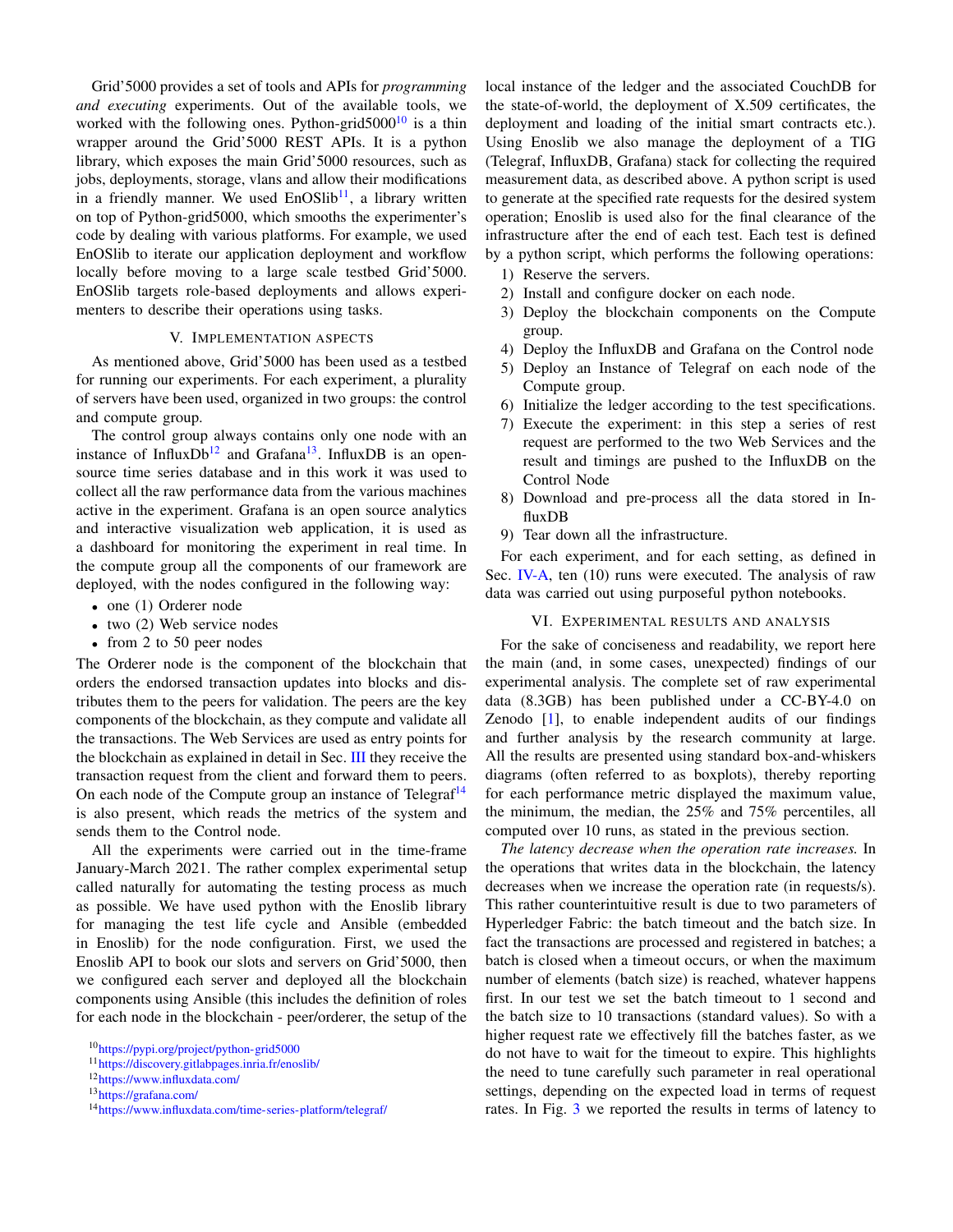complete the registration of a new certificate for a network of 10 nodes and an initial ledger size of 100. The revocation of a certificate follows the same pattern.



Fig. 3: Latency (in ms) for the registration of a new certificate as a function of the certificate registration rate, blockchain with 10 peer nodes, initial ledger size of 100 transactions.

*The latency increases when the number of node increases.* In order to be validated, transactions need to be validated through the execution of the consensus protocol (in our case: Raft). As this requires nodes to coordinate, it is expected that the time to run it would increase with the number of nodes. In Fig. 4 we reported the results in terms of latency to complete the registration of a new certificate as the number of nodes in the blockchain increases, with 100 requests/s and an initial ledger size of 100 transactions. Again, the revocation of an existing certificate follows the same pattern.



Fig. 4: Latency (in ms) for the registration of a new certificate as a function of the number of peer nodes in the blockchain, 100 requests/s and 100 transactions initial ledger size.

*The initial ledger size does not influence the latency.* For all operations concerned, it turns out that the ledger size does not significantly impact the latency to complete the requested operation. This is good because it means that the performance will be stable over time, as over time the size of the ledger will increase (but performance will not degrade). In Fig. 5 we reported the results in terms of the latency to complete the verification of a certificate as a function of the initial

ledger size, with 2 nodes in the blockchain and a rate of 100 requests/s.



Fig. 5: Latency (in ms) for the verification of a certificate as a function of the initial ledger size, 2 peer nodes in the blockchain, 100 requests/s.

*The CPU usage is not significantly influenced by the number of nodes but is influenced by operation per second rate.* Experimental results demonstrate that the CPU usage is not influenced in a significant way by the number of nodes but it is influenced by the operation rate. In Fig. 6 we reported the results in terms of CPU usage (in %) as a function of the number of nodes for a setting in which there are 100 requests/s to register a new certificate (initial ledger size of 100). It can be noted that the median value does not increase significantly, whereas the maximum value does; this element of variability is something to be carefully considered when dimensioning servers for running the system in operation. In particular with 50 nodes in the blockchain network we are in one case close to saturating the available CPU. In Fig. 7 we reported the results in terms of CPU usage (in  $\%$ ) as a function of the request rate for the revocation of existing certificates, with 10 peer nodes in the blockchain and an initial ledger size of 10,000 transactions. Here the maximum value does not vary widely, but the median does increase significantly with the operation rate.

*Network traffic increases with both the number of nodes and with the operation request rate.* As expected, due to the execution of the consensus protocol, the network traffic increases with the number of nodes. At the same time, it turns out that the network traffic is also quite sensitive to the rate at which operation requests arrive to the system. As an example, we report in Fig. 8 the results in terms of incoming/outgoing traffic (averaged over all nodes in the network) for an experiment with an initial ledger size of 100 transactions and a blockchain consisting of 10 peer nodes, plotted as a function of the rate of certificate generation requests. Note the very large variability: while the median values range from approx. 0.1Mb/s (for 1 request/s) up to approx. 2.5 Mb/s (for 1,000 requests/s), our experiments reported a high variability among single runs, in particular in terms of received traffic. (We are currently investigating furtherthe system logs to understand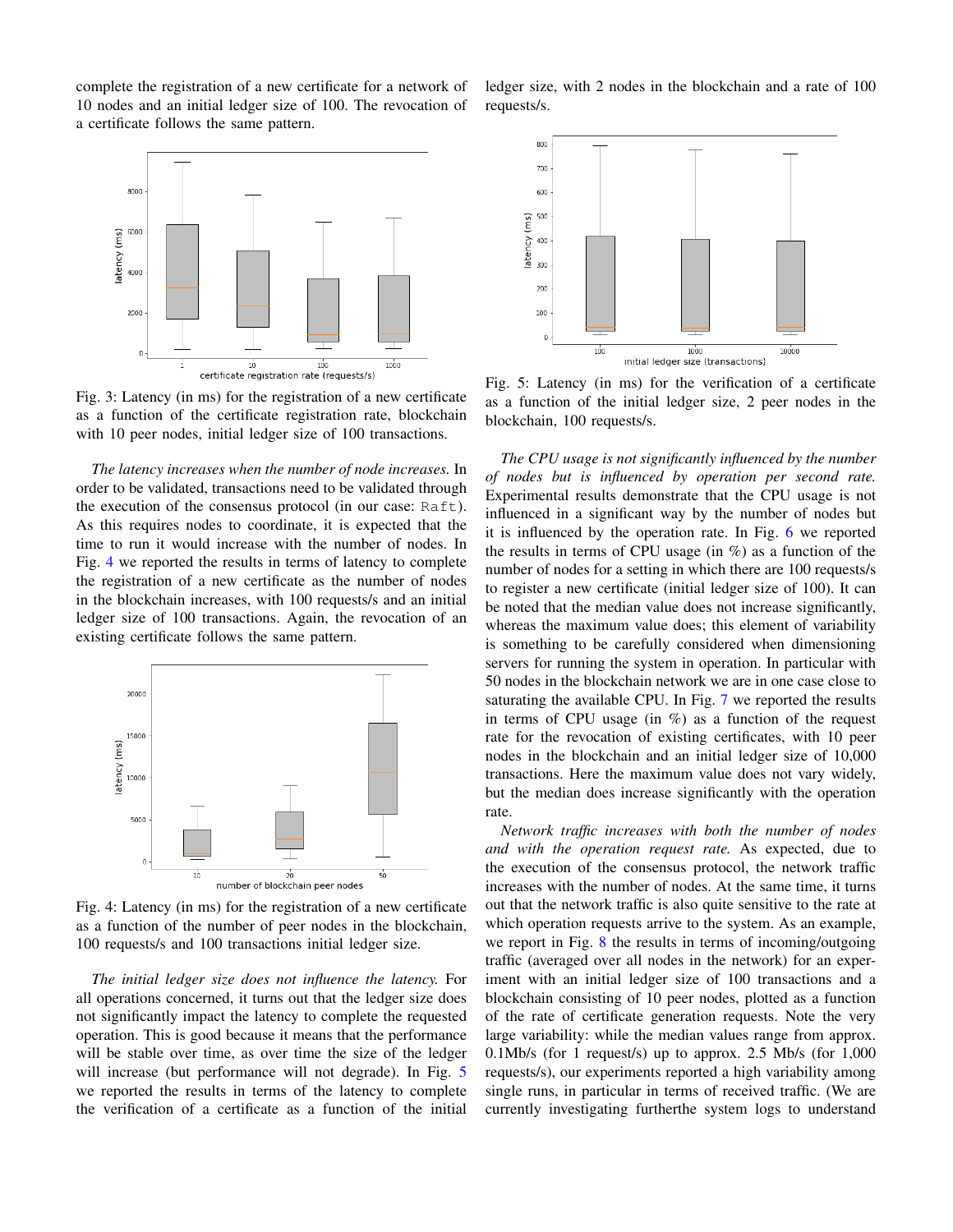

Fig. 6: CPU usage  $(\%)$  as a function of the number of nodes, initial ledger size 100 transactions, 100 request/s for the registration of a new certificate.



Fig. 7: CPU usage (%) as a function of the request rate for the revocation of certificates, 10 peer nodes in the blockchain, initial ledger size of 10,000.

the reason of such large variance, which we suspect is due to exogeneous factors.) Traffic is very important to consider, as on many public clouds it can soon become the limiting factor (in terms of sustainable economics), due to the typically rather substantial associated costs.

*Memory usage is stable.* The memory usage does not result very sensitive to either the number of nodes in the blockchain or the request rate, for all operations considered. This is particularly appealing, in that memory is an expensive resource for large-scale cloud applications. We report hereafter two examples. The first one, in Fig. 9 plots the average memory usage (in %) as a function of the number of peer nodes in the blockchain for a setting where there are 100 requests/s to register a new certificate, with initial ledger size of 100. The second one, reported in Fig. 10 reports the average memory usage (in %) as a function of the request rate (for certificate revocation), for a blockchain with 2 peer nodes and an initial ledger size of 10,000 transactions.



Fig. 8: Traffic generated/received as a function of the certificate registration rate (requests/s); initial ledger size 100 transactions, 10 peer nodes in the blockchain.



Fig. 9: Memory usage (in %) as a function of the number of peer nodes in the blockchain; 100 certificate registration requests/s, initial ledger size of 100



Fig. 10: Memory usage (in  $\%$ ) as a function of the request rate (for certificate revocation); 2 peer nodes in the blockchain, initial ledger size of 10,000.

# VII. CONCLUSION

In this work, we carried out a methodologically rigorous and comprehensive evaluation of the scalability of permissioned